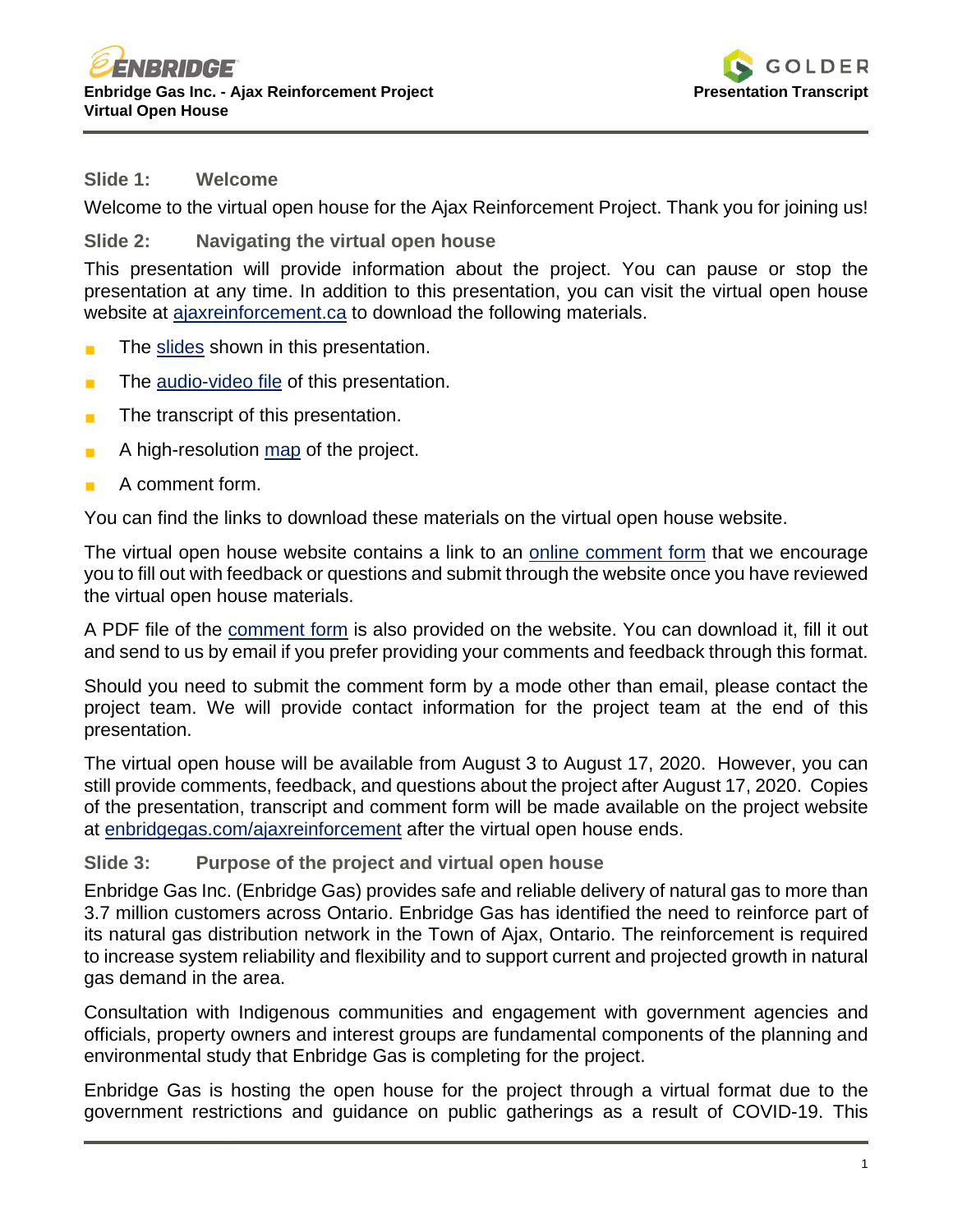provides a safe alternative to the in-person open house that would otherwise be hosted for the project under normal circumstances.

The purpose of the virtual open house is to provide information about the project and to present an opportunity for interested parties to ask questions and provide feedback about the project.

All feedback and input gathered throughout the engagement and consultation process for the project will be used to inform the selection of the preferred route and to identify potential issues and site-specific mitigation for the project, where required.

### **Slide 4: Enbridge Gas Indigenous Peoples Policy (Part 1)**

Enbridge Gas recognizes the diversity of Indigenous peoples who live where we work and operate. We understand from history the destructive impacts on the social and economic wellbeing of Indigenous peoples. Enbridge Gas recognizes and realizes the importance of reconciliation between Indigenous communities and the broader society. Positive relationships with Indigenous peoples, based on mutual respect and focused on achieving common goals, will create positive outcomes for Indigenous communities. Enbridge Gas commits to pursue sustainable relationships with Indigenous Nations in proximity to where Enbridge Gas conducts business. To achieve this, Enbridge Gas will govern itself by the following principles as seen on this slide.

### **Slide 5: Enbridge Gas Indigenous Peoples Policy (Part 2)**

Enbridge Gas Indigenous Peoples Policy continues on this slide.

### **Slide 6: Project overview**

The project will require the construction of a 6-inch high pressure steel natural gas pipeline, an 8-inch intermediate pressure polyethene natural gas pipeline, and two district stations. The pipeline will be up to 2.5 km in length and will be located within existing road allowances, where possible. Temporary working space and laydown areas may also be required adjacent to the road allowances, to facilitate the movement and storage of equipment for construction.

Three pipeline routes are being considered for the project. These include a preliminary preferred route and two alternative routes.

### **Slide 7: Route alternatives**

The route alternatives are depicted in the figure presented on this slide. A high-resolution [map](http://www.ajaxreinforcement.ca/Home/Download?strFileName=Ajax_VOH_no_aerial_map.pdf&strExt=pdf) showing the route alternatives can also be downloaded from the website.

The preliminary preferred route begins at a new district station at the intersection of Taunton Road and Church Street North. From there, the route travels south along Church Street North to Rossland Road West and connects to a new district station. The route then travels east approximately 450 metres along Rossland Road West to a point just east of Harkins Drive, where it connects to the existing natural gas distribution network.

Alternative route 2 would begin at the intersection of Brock Road and Rossland Road West and travel east, where it would connect to a new district station at Church Street North and Rossland Road West. The route would then continue east to the same end point of the preliminary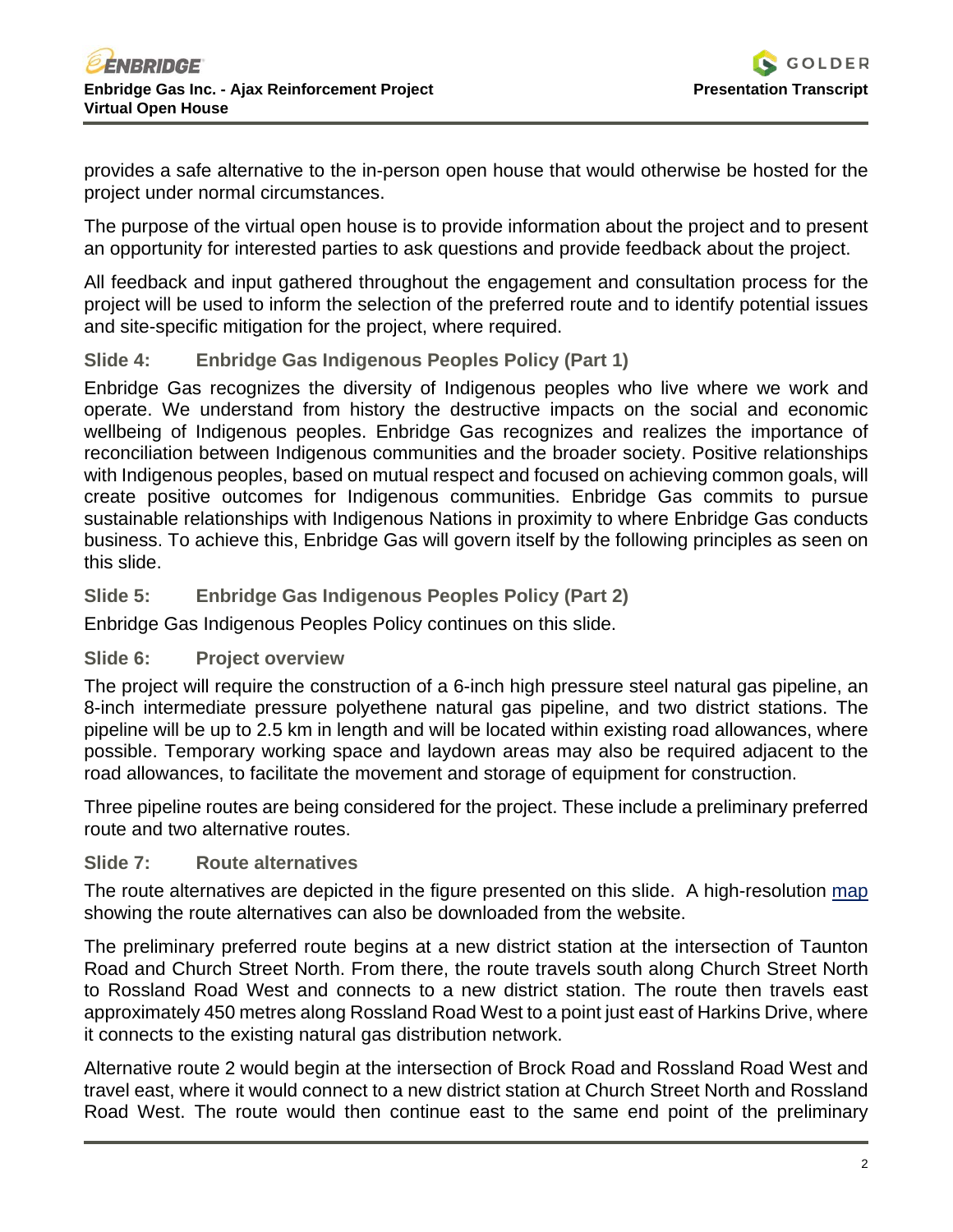

preferred route on Rossland Road West, where it would connect to the existing natural gas distribution network.

Alternative route 3 would begin at a new district station at the intersection of Taunton Road and Ravenscroft Road. The route would then travel south along Ravenscroft Road to a new district station at the intersection of Ravenscroft Road and Rossland Road West, where it would connect to the existing natural gas distribution network.

**Slide 8: Ontario Energy Board review and approval process**

Enbridge Gas has retained Golder Associates Ltd. to complete an environmental study for the project.

The study will examine the preliminary preferred route and alternative routes to determine, from an environmental and socio-economic perspective, the preferred route for the project.

An environmental study will be completed for the project and an Environmental Report will be prepared in accordance with the Ontario Energy Board's (OEB) *Environmental Guidelines for the Location, Construction and Operation for Hydrocarbon Pipelines and Facilities in Ontario*. These guidelines provide the planning requirements for new projects and the mitigation required for the construction of these projects.

The OEB is the body that regulates the natural gas industry in Ontario to ensure that the public interest is served and protected.

Once the Environmental Report is completed, Enbridge Gas will file an application for a Leave to Construct for the project with the OEB for approval. The application will contain information about the project including the purpose and need for the project, the results of the environmental study and routing assessment, construction and project costs, land requirements and agreements, and an overview of Indigenous consultation and public engagement.

The OEB will hold a public hearing to support the application review process. Members of the public will be invited by the OEB to participate in the hearing.

The OEB will then make a decision on the application.

Construction of the project can only proceed if the Leave to Construct is approved by the OEB.

The OEB website, [oeb.ca,](http://www.oeb.ca/) provides additional information about the OEB process.

**Slide 9: Environmental study and approvals process**

The environmental study and approvals process that is being completed for the project has three main phases.

- **Phase 1 Planning: involves the identification of feasible pipeline route alternatives, and** study areas, and then notifying Indigenous communities and stakeholders that the environmental study is beginning.
- Phase 2 Evaluation: involves the identification and assessment of the preferred route. Comments received from Indigenous communities and interested stakeholders help inform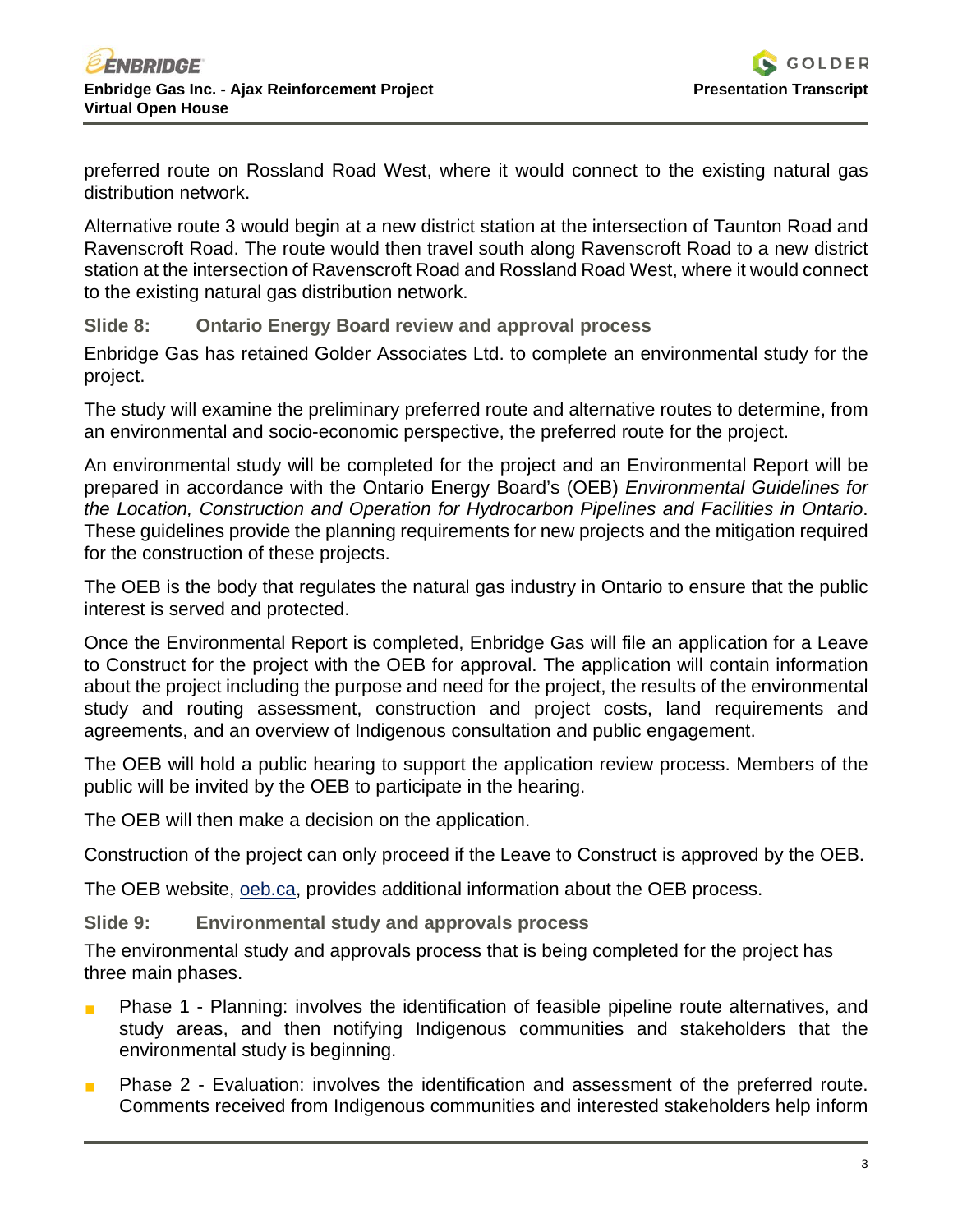this decision. Potential environmental effects are identified, and mitigation measures are developed, and an Environmental Report is completed.

 Phase 3 – Approvals: involves the submission of the Environmental Report, followed by the OEB hearing and decision process, and then obtaining any other necessary permits or approvals, for example, from the municipality or other regulators.

This slide outlines the different steps within each phase of the process. We are currently at the virtual open house stage, which is the start of Phase 2.

### **Slide 10: Selection of the preferred route**

The selection of the preferred route involves a comparative evaluation of the route alternatives. This evaluation involves the following:

- **Collection of information about the existing conditions in the study areas, using both** research and site visits.
- Consideration of environmental and socio-economic features and financial, and technical aspects such as sensitive natural features, cultural heritage features, existing or future land uses, costs, and safety.
- **IDED** Identification of potential adverse environmental and socio-economic effects associated with the construction and operation of each of the route alternatives.
- **Consideration of Indigenous and stakeholder input.**

The route evaluation process and rationale for the selection of the preferred route will be documented in the Environmental Report.

# **Slide 11: Environmental study findings**

Desktop research and field studies have been completed to identify the existing environmental conditions in the study areas. The study area for each route alternative is shown in the map on this slide. The studies considered components of the natural, socio-economic, and cultural environments. The following slides provide a summary of the existing environmental, social and cultural features in the study areas that have been identified to date.

Understanding the existing conditions helps to identify the potential for environmental, social or cultural effects. Some potential effects are outlined on the following slides.

Preliminary mitigation measures that have been identified at this stage of the environmental study are also summarized in the following slides. Avoidance and mitigation measures will be confirmed once the preferred route is selected.

The input received from interested parties through this virtual open house will help to confirm the existing features, the potential for effects, and the mitigation measures that will be required.

Once the effects and mitigation are confirmed, the results of the environmental study will be documented in the Environmental Report.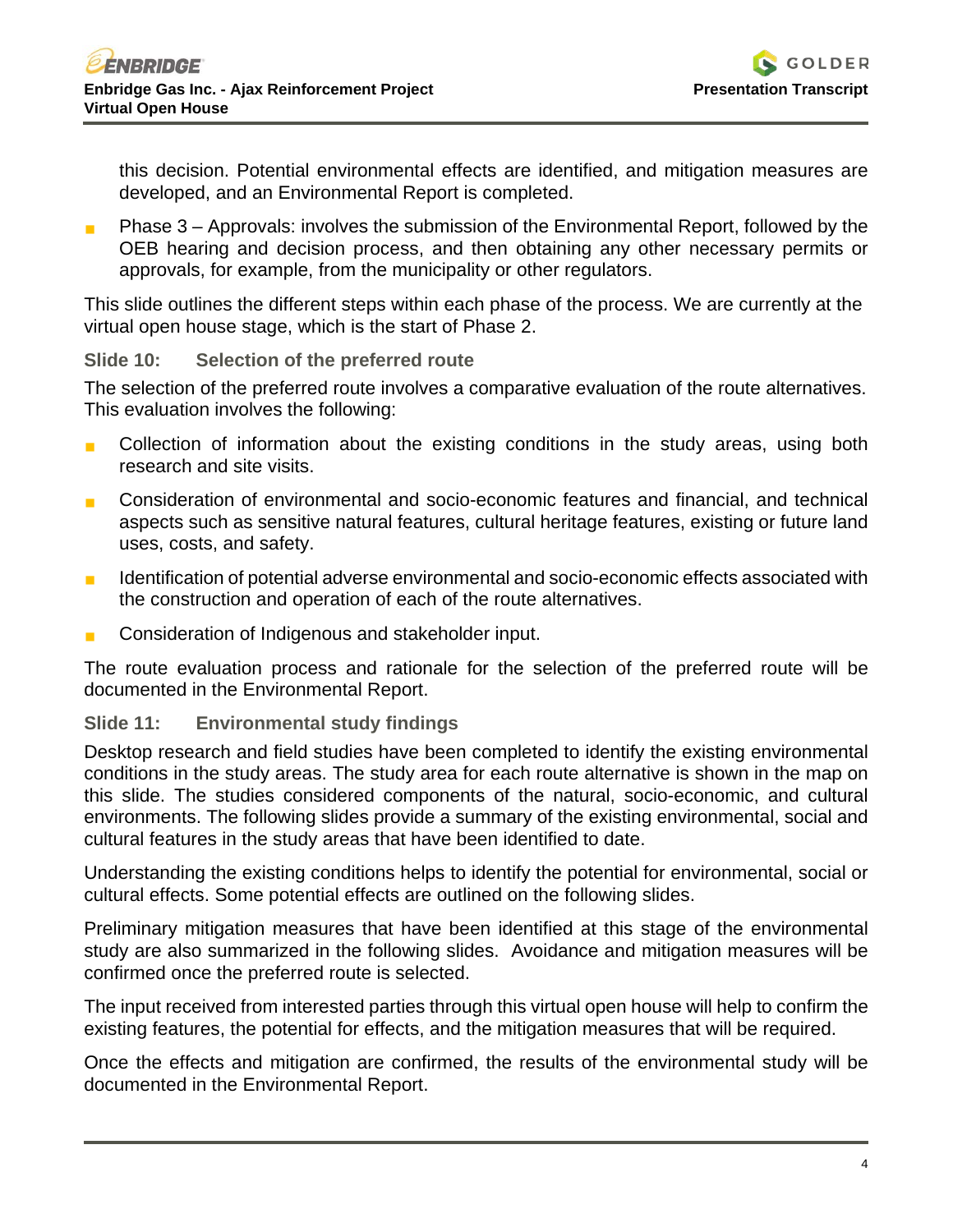# **Slide 12: Natural environment (part 1)**

The natural environment includes features such as woodlands, waterways, and potential animal habitat. The environmental study will evaluate the potential effects to these features as a result of the project. A desktop background review and a site visit were completed to describe the natural environment in the study areas. The following is a summary of key findings:

- **Number** Wetlands and woodlands were observed. Open agricultural fields in the preliminary preferred route study area, meadows, and built-up areas were also observed.
- The study areas provide potential habitat for wildlife species, including species at risk.
- **East Duffins Creek and Urfé Creek cross the preliminary preferred route and alternative** route 2. These creeks are known to support a wide variety of fish species.
- **The valleylands of both creeks are designated by the Town of Ajax as environmental** protection areas. Valleylands of East Duffins Creek were also observed in the study area of alternative route 3.
- A fish species at risk (redside dace) is known to occur in Urfé Creek and may be found in the study areas.
- **Stormwater ponds were observed along alternative routes 2 and 3.**

### **Slide 13: Natural environment (part 2)**

Potential effects on the natural environment may include the removal or vegetation and temporary alteration of habitat for wildlife species during construction (for example, at watercourse crossings or, if required, at temporary workspaces outside of existing road allowances).

Potential effects during construction may also include increased erosion and sedimentation and temporary effects on surface water quality. These may affect both the aquatic and terrestrial environments.

These potential effects should be minimal as the pipeline will be installed within existing road allowances, though temporary workspaces may be required outside of these allowances.

Mitigation will be implemented during construction to minimize effects. This mitigation may include:

- **Minimizing temporary workspace areas to the extent possible.**
- **Minimizing clearing of vegetation and avoiding clearing trees, if possible.**
- Avoiding vegetation clearing during the migratory birds breeding season.
- **Avoiding in-stream activity by using horizontal directional drilling (HDD) and follow** guidelines on fish timing windows.
- Implementing erosion and sediment control measures.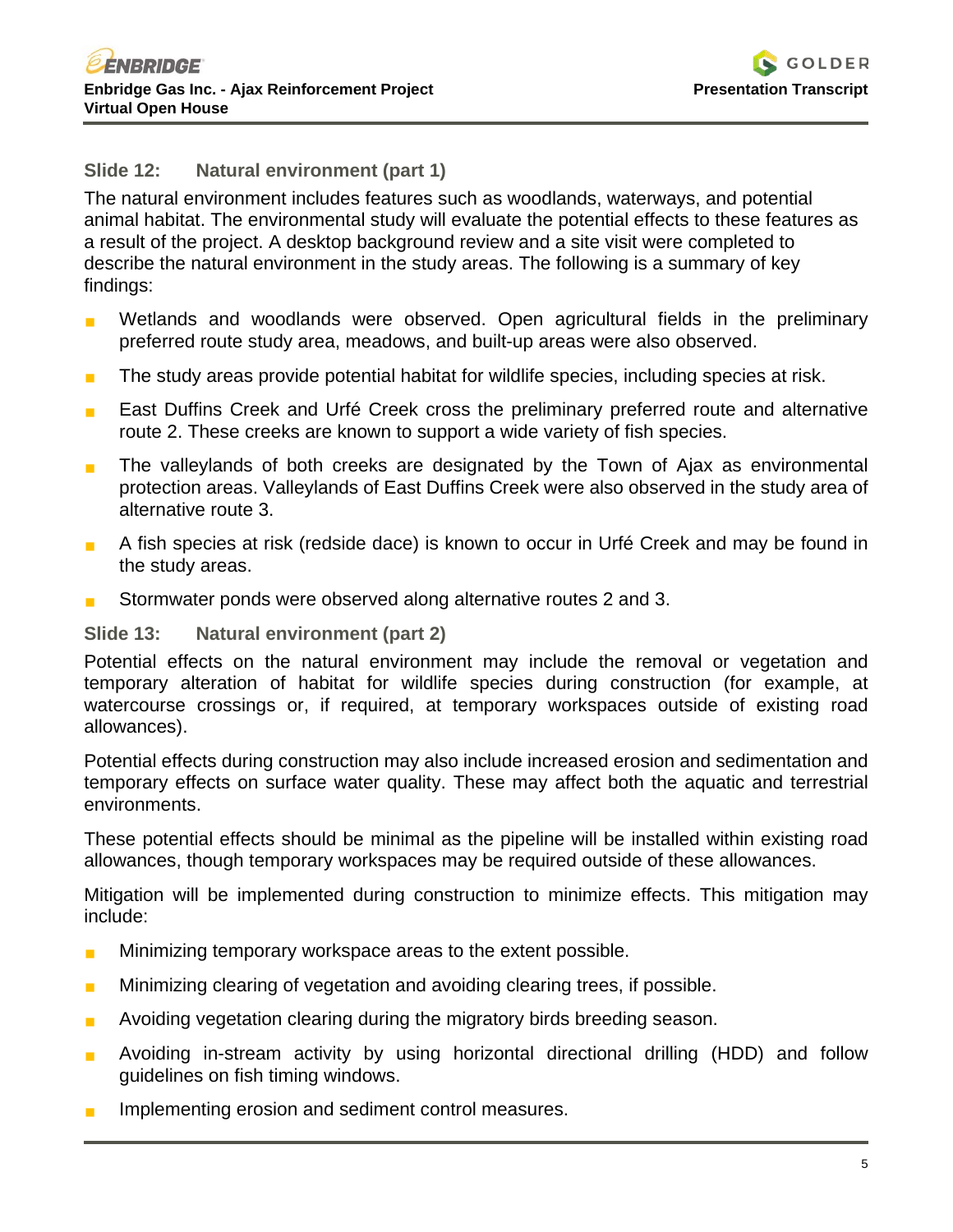

 Cleaning up and restoring construction areas as soon as possible after construction, including revegetation.

# **Slide 14: Horizontal directional drilling**

The project will likely cross watercourses along the preferred route. To do this horizontal directional drilling, or HDD, techniques may be used.

HDD is chosen as a construction technique to reduce or avoid environmental impacts. To place the pipeline under a river, entry and exit pits are dug outside the river and a drilling rod and drilling fluid is used to install the pipeline under the sensitive feature. Using advanced technology and highly trained technicians, the drill head guides the pipe electronically to ensure the angle, depth, and exit point adhere to carefully designed engineering plans. The pipeline segments are also typically made of thicker steel and have a protective first layer of coating and a second abrasion-resistant coating to protect the pipe through the process.

### **Slide 15: Socio-economic environment (part 1)**

The socio-economic environment includes features such as residences, businesses, recreational features and public amenities such as school and hospitals.

The project is primarily located in the Town of Ajax. A portion of alternative route 2 is also located within City of Pickering boundaries.

The study areas are mainly residential with several new subdivisions and on-going housing construction. The study area along alternative route 2 is the most densely built.

There are cultural and recreational facilities in the area, including a golf centre and driving range, municipal parks, churches, and portions of the Great Trail of Canada, which is also known as the Trans Canada Trail.

There is construction currently being completed on Church Street North between Rossland Road West and the hydroelectric corridor.

### **Slide 16: Socio-economic environment (part 2)**

Temporary effects during construction may include:

- Nuisance effects such as noise and dust.
- Road or lane closures and increased traffic volume.
- **Limited access to recreational, community or institutional facilities and commercial** businesses along the road where construction occurs.

Mitigation measures during construction may include:

- **Complying with municipal noise by-laws.**
- Implementing best management practices to minimize noise and dust emissions.
- **Developing and implementing a traffic control and protection plan to safely control traffic** flow at and around construction areas.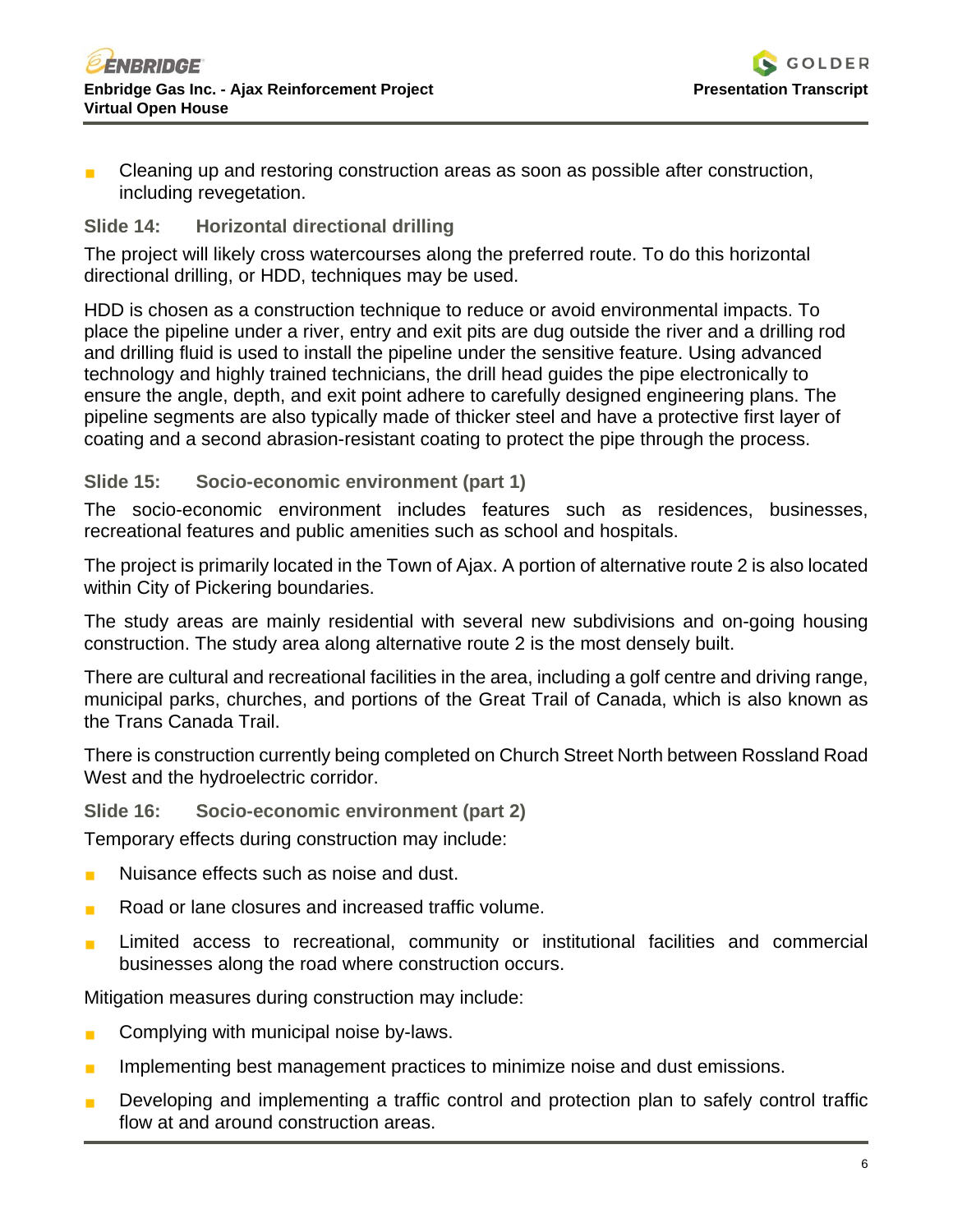- Repairing impacts to public roadways, sidewalks or other paved areas due to project construction, as directed by the appropriate governing authorities.
- **Providing, in advance, the schedule for road closures and construction to municipalities,** directly affected and adjacent property owners and businesses.

### **Slide 17: Cultural environment (part 1)**

- Review of historic mapping was completed to identify properties with potential cultural heritage value or interest and cultural heritage landscapes in the study areas. Four heritage value or interest and cultural heritage landscapes in the study areas. properties with potential cultural heritage value or interest and one potential cultural heritage landscape were identified.
- Two non-designated properties listed on the Town of Ajax's *Inventory of Non-Designated Heritage Properties* have been identified along the preliminary preferred route and alternative route 2.
- **Pineridge Memorial Gardens are located adjacent to the preliminary preferred route.**
- **Areas with archaeological potential were identified along all route alternatives through the** Stage 1 Archaeological Assessment. Areas that have been previously disturbed within existing road allowances are not likely to have archaeological potential.
- A trail marker honouring the history and cultural contributions of Indigenous peoples in Ontario can be found on the Great Trail along alternative route 2.

### **Slide 18: Cultural environment (part 2)**

Potential effects as a result of project construction may include:

- **Disturbance of areas with archaeological potential.**
- **Disturbance of cultural heritage properties and landscapes.**

Mitigation measures include:

- **Complete further archaeological studies in areas with archaeological potential along the** preferred route prior to construction.
- If previously undocumented archaeological resources are discovered during construction, cease construction immediately, engage a licensed archaeologist to carry out further archaeological studies, and report the findings.
- **Conduct further studies for cultural heritage to identify effects on cultural heritage properties** and landscapes before construction, and implement the recommendations identified through those studies.

### **Slide 19: Study area features**

The map on this slide shows key natural, cultural and socio-economic features in the study area. You can download a copy of this [map](http://www.ajaxreinforcement.ca/Home/Download?strFileName=Ajax_VOH_no_aerial_map.pdf&strExt=pdf) from the virtual open house website.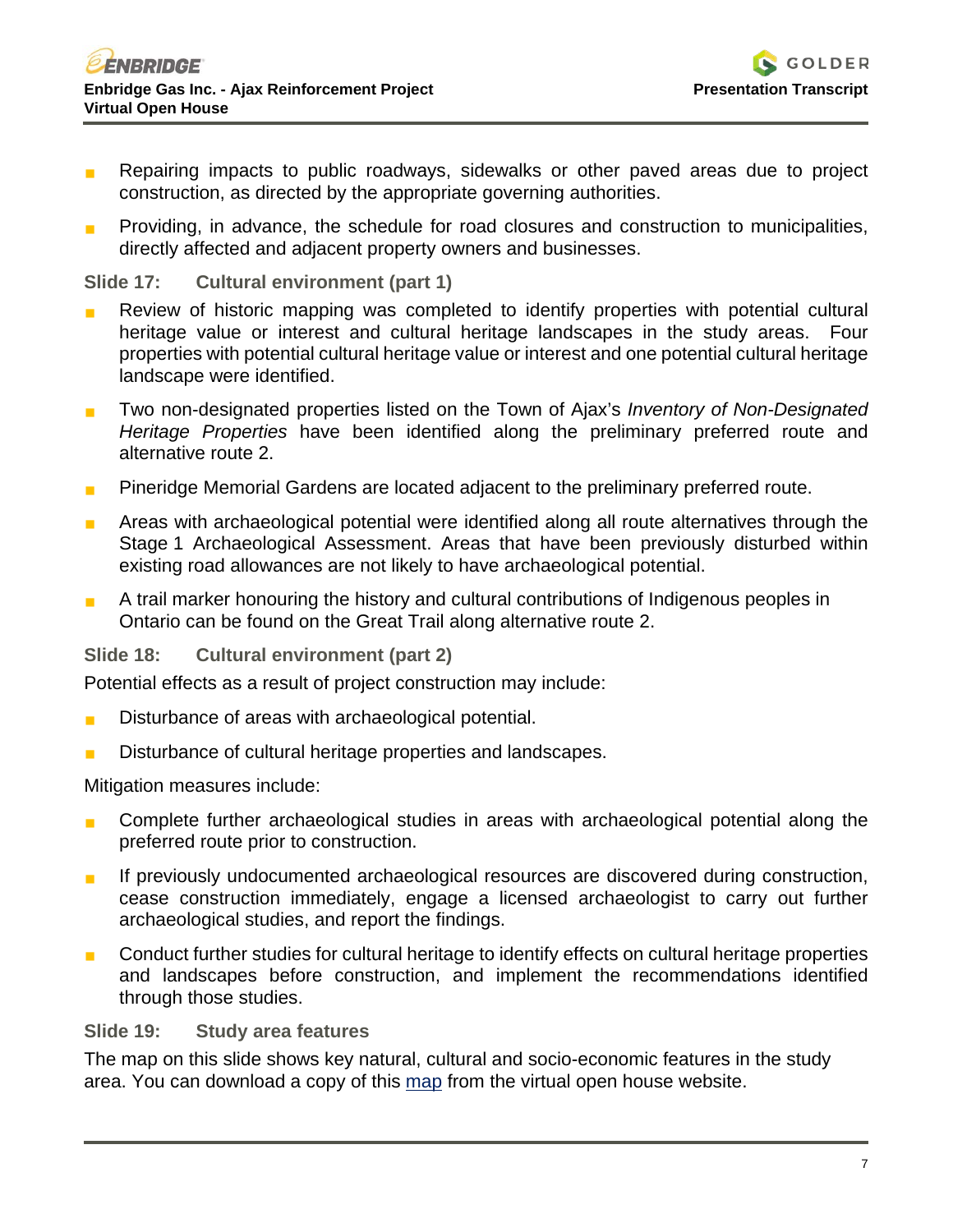

# **Slide 20: Typical pipeline design and construction**

Enbridge Gas pipelines are designed to meet or exceed the regulations of the Canadian Standards Association and the applicable regulations of the Technical Standards & Safety Association.

Construction activities for Enbridge Gas pipelines are temporary and transitory. Once the pipe is lowered into the trench, Enbridge Gas restores the area to pre-construction conditions to the extent possible. The figure on this slide shows the typical pipeline construction sequence.

After construction, Enbridge Gas takes many steps to ensure safe, reliable operation of the network of our natural gas pipelines.

#### **Slide 21: Our commitment to environment, health and safety**

Enbridge Gas is fully committed to protecting the environment, and to promote and ensure health and safety through our activities. Our commitment to environment, health and safety is summarized in this slide.

#### **Slide 22: Proposed project timeline**

The environmental study is underway.

It is anticipated that the Environmental Report will be completed in October 2020 and submitted to the Ontario Pipeline Coordinating Committee for review and comment. The Ontario Pipeline Coordinating Committee is formed by representatives of the different Ontario ministries.

Enbridge Gas will then file the application for the Leave to Construct for the project with the OEB for approval.

If approved, construction of the project is anticipated to begin in the summer of 2021. It is anticipated that construction of the project will take approximately six months.

**Slide 23: Next steps – submit your comments!**

That concludes the presentation portion of our virtual open house.

We want to hear from you! We encourage you to fill out and submit the online comment form on the virtual open house website [\(ajaxreinforcement.ca\)](http://www.ajaxreinforcement.ca/) by August 17, 2020 to provide comments, feedback and questions about the project. Your input is welcomed and appreciated.

You can also provide your input by email until September 3, 2020. Please download the online comment form from the virtual open house website and submit the filled-out form by email to [ajaxreinforcement@golder.com](mailto:AjaxReinforcement@golder.com) by September 3, 2020.

Should you need to submit the comment form by a mode other than email, please contact the project team at the email above or 647-376-6357 and we will be happy to help you provide your input by another means.

We will also respond to your questions as quickly as possible.